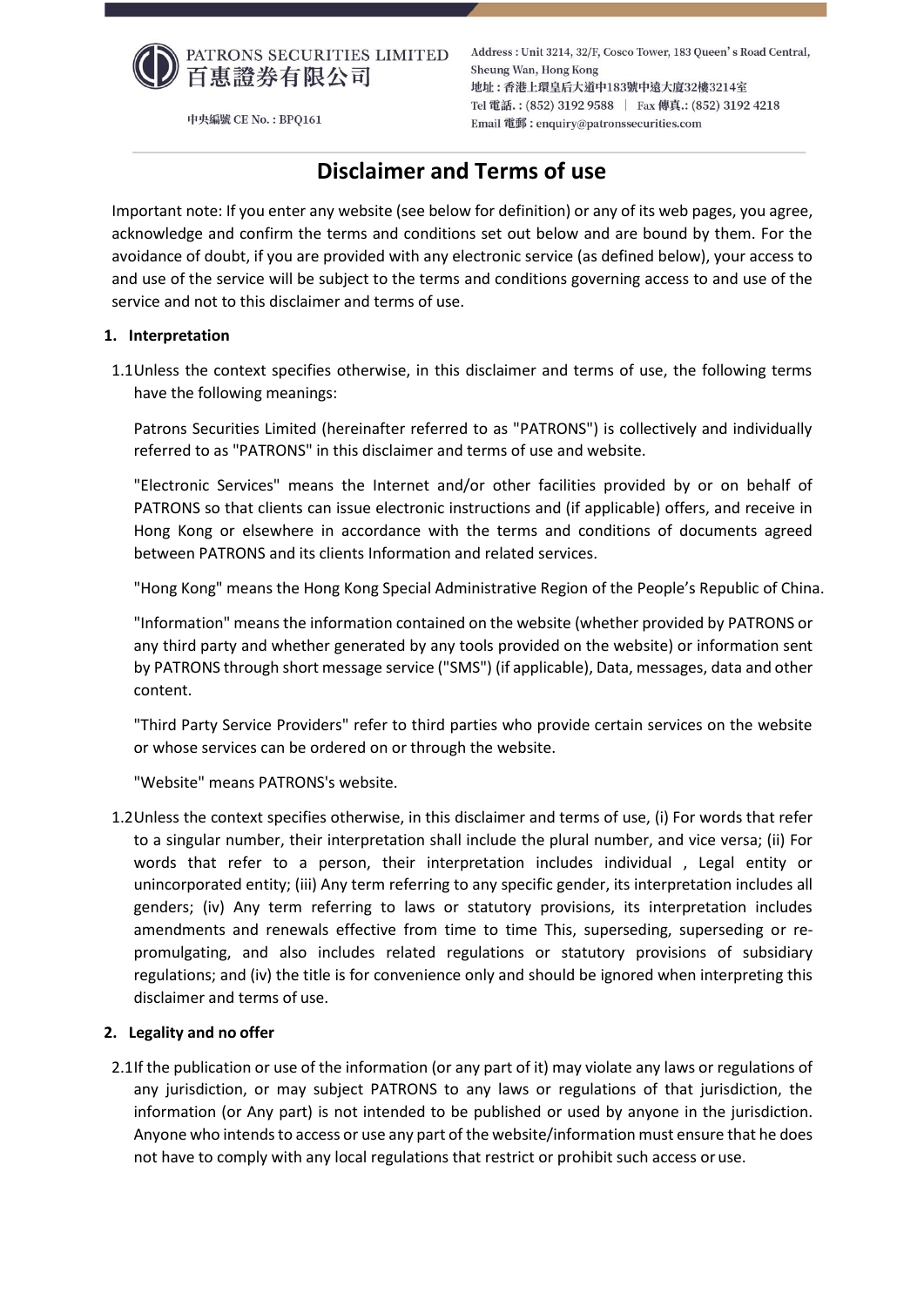

Address: Unit 3214, 32/F, Cosco Tower, 183 Queen's Road Central, Sheung Wan, Hong Kong 地址:香港上環皇后大道中183號中遠大廈32樓3214室 Tel 電話.: (852) 3192 9588 | Fax 傳真.: (852) 3192 4218 Email 電郵: enquiry@patronssecurities.com

2.2 The information does not constitute a lobbying or offer by PATRONS to purchase, sell or otherwise trade any securities, futures, options or other financial instruments or other products (regardless of whether PATRONS is in the capacity of principal or agent or other circumstances), Or to provide any service or advice of any nature.

# **3. Disclaimer**

- 3.1Although the information is provided in good faith and obtained or compiled from sources considered reliable by PATRONS, PATRONS does not represent or guarantee (whether explicit or implicit) the accuracy, validity, sufficiency, sequence, and timeliness of any information or completeness.
- 3.2The Internet or other electronic media (including but not limited to websites, electronic devices, services provided by third-party telecommunication service providers, such as mobile phones or other portable transaction devices or interactive voice response system devices) are inherently unreliable Communication media, and the unreliability is beyond the control of PATRONS. This unreliability may have different consequences, for example: it may cause any communication or information transmission failure or delay, or affect any function that the website can provide or the timeliness, sequence, accuracy, validity, and effectiveness of any communication or information. Adequacy or integrity, or cause any loss of communication or information or loss of confidentiality. The above is not exhaustive of all the consequences of unreliability. PATRONS is not responsible for the unreliability or the public nature of the Internet or other electronic media or any reasons beyond the control of PATRONS (including but not limited to the interruption or failure of communication facilities) directly or indirectly generated or related to any nature Losses, damages, expenses, expenses, claims or liabilities, even if any relevant notice has been sent to PATRONS.
- 3.3The information provided on the website does not constitute any suggestions or recommendations of PATRONS, and you or any other person should not rely on it.
- 3.4 All quotations provided on the website do not constitute any commitment of PATRONS.
- 3.5Although the information may indicate otherwise, PATRONS does not make express or implied guarantees or declarations (including but not limited to the merchantability, suitability for a particular purpose, safety, non-infringement of third-party rights or exemptions). On computer viruses or other harmful components), and does not bear any responsibility for any information or any part of the website or website function or any reliance, access or use or inaccessibility or inaccessibility to any information or any website part or website function Responsibilities of any nature related to or resulting from use, even if any relevant notice has been issued to PATRONS.
- 3.6You can subscribe to services provided by third-party service providers. Your visit and use of these services are subject to the agreement between you and the third-party service provider and you must abide by the agreement. Although these services are provided or ordered on or through the website, PATRONS does not approve or endorse these services, or any information, data, data, messages or content provided by or through these services, or related to such services. Any matters related to such services, or any matters related to any information, data, data, messages or content provided by or through such services, including but not limited to any required software. PATRONS will not be and will not be a party to any agreement or other arrangement between you and a thirdparty service provider. Therefore, PATRONS shall not be liable for these services or any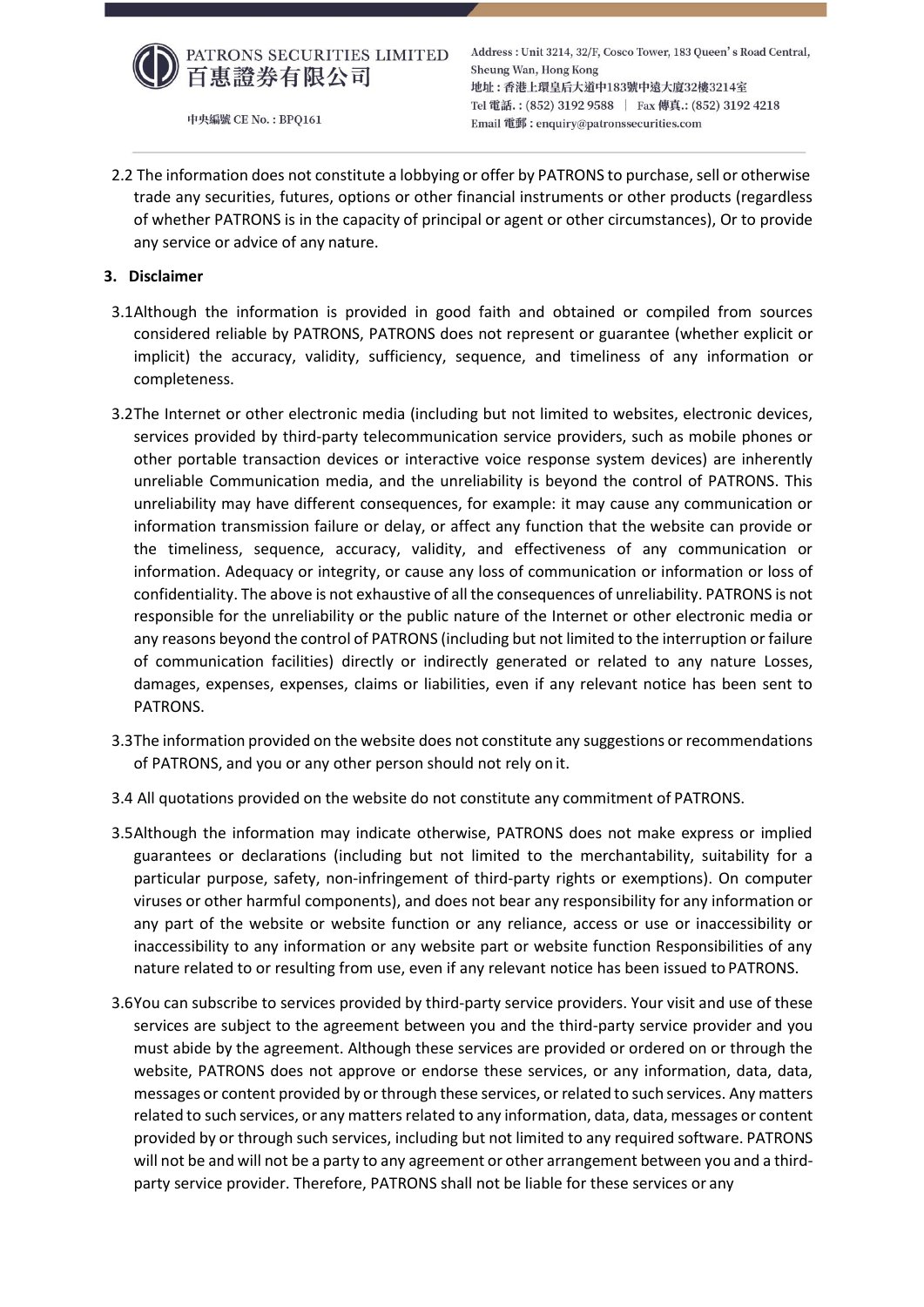

Address: Unit 3214, 32/F, Cosco Tower, 183 Queen's Road Central, Sheung Wan, Hong Kong 地址:香港上環皇后大道中183號中遠大廈32樓3214室 Tel 電話.: (852) 3192 9588 | Fax 傳真.: (852) 3192 4218 Email 電郵: enquiry@patronssecurities.com

information, data, data, messages or content provided by or through such services, even if any relevant notice has been sent to PATRONS. In addition, PATRONS shall not be liable for any act or omission of any third party (whether the third party is a third-party service provider or not) or any resulting liabilities, even if any relevant notice has been issued to PATRONS.

- 3.7Any software required to use any part of the website/information may be governed by a license agreement and you must comply with its terms and conditions. You are the only person responsible for your breach of any of these terms or conditions. PATRONS does not assume any responsibility for downloading or using the software in any other way.
- 3.8PATRONS may exercise its absolute discretion at any time and from time to time to make changes to the information and/or the website (or any part of it) and/or deny you access and/or use of the website without notice or giving any reason (Or any part of the website). PATRONS shall not be liable for any such changes or rejections, even if any relevant notice has been sent to PATRONS.
- 3.9PATRONS does not claim or guarantee the content of any third-party advertisements, information, or content displayed or contained on this website, published through this website, linked to this website, or downloadable or obtainable from this website Its accuracy, authenticity or reliability. For any third-party products or services displayed in advertisements on this website or accessible from this website, PATRONS cannot and will not claim or guarantee its quality, commercial quality, applicability, or its reach A specific purpose. PATRONS will not assume any responsibility for such products or services.

# **4. Intellectual Property and Others**

- 4.1PATRONS and other persons own the commercial names, trademarks, service marks and logos and similar things displayed on the website, and unless the prior written consent of PATRONS and/or the persons mentioned above is obtained, no person shall be allowed to use so.
- 4.2The information and the information, data, data and content provided by any third-party service provider are protected by copyright, and unless the prior written consent of PATRONS and/or the above-mentioned person, the above (or Any part of it) shall not be reproduced, transmitted, copied, published, distributed, shared, modified or otherwise used for other purposes.
- 4.3You may not modify, disassemble, reverse engineer, establish a connection or inject computer viruses or other harmful components into or without authorization to enter or use any part of the website or information or any service, information, or information provided by any third-party service provider. Data, information, message or content. In addition, you must not permit or assist others in the above matters. Unauthorized use of any part of the website or information or any service, information, data, data, information or content provided by any third-party service provider, including but not limited to any other network or network for any purpose Use the above in a computer environment.

# **5. Connect to the website**

5.1Your access to or use of any other websites connected to the website ("third-party websites") or any part of their respective content is at your own risk. PATRONS is not responsible for any matters related to third-party websites (including but not limited to their content or settings). Your access to and/or use of any third-party website will be governed by the terms and conditions of the website owner/provider (including but not limited to the privacy statement of the website) and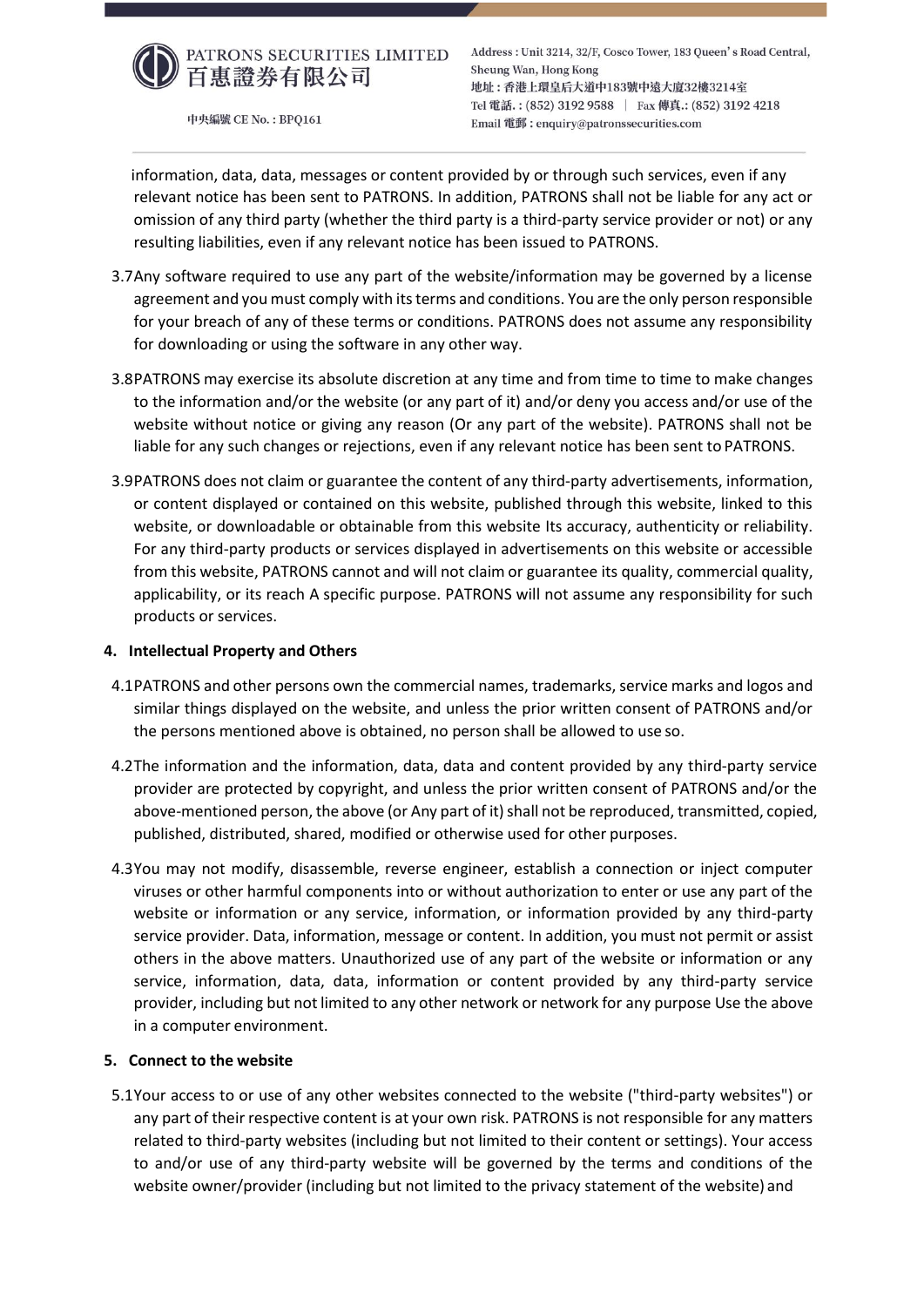

Address: Unit 3214, 32/F, Cosco Tower, 183 Queen's Road Central, Sheung Wan, Hong Kong 地址:香港上環皇后大道中183號中遠大廈32樓3214室 Tel 電話.: (852) 3192 9588 | Fax 傳真.: (852) 3192 4218 Email 電郵: enquiry@patronssecurities.com

you must abide by these terms and conditions. Although there are hyperlinks to third-party websites, PATRONS does not endorse, approve, guarantee or recommend any third-party, any third-party website or any of its products or services. PATRONS will not be and will not become a party to any agreement or other arrangement between you and any third-party website owner/provider. Therefore, PATRONS shall not assume any liability related to or resulting from any third-party website, even if any relevant notice has been sent to PATRONS.

5.2PATRONS is not responsible for any matters related to any software required to connect to any third-party website (including but not limited to downloading the relevant software), nor is it responsible for the consequences of your downloading or using the relevant software in any other way. Downloading or using the software may be governed by a license agreement and you must abide by the terms and conditions contained therein. You are the only person responsible for your breach of any of these terms or conditions. PATRONS assumes no responsibility for downloading or otherwise using the software.

#### **6. Disclosure**

Disclosure of interests:

- 6.1PATRONS, its directors, representatives, employees and/or related persons and/or family members of the aforementioned persons and PATRONS's clients may become available for sale or purchase on the open market or in any other way (as principal or agent) from time to time Or otherwise deal with the counterparties of any companies, investments and/or instruments mentioned on the website or through the website, or directly and/or indirectly own the interests in such companies, investments and/or instruments (whether from a mortgage interest or other Way to obtain) and/or position (long or short position).
- 6.2PATRONS is actively engaged in financial services business, and may establish or develop business relationships (including but not limited to lending, depository, risk management, advisory, and bank transactions) with third parties including equity issuers in the course of such business Relationship), and PATRONS may also (including) become a member and/or have ownership interests in an exchange or other venue where securities or other instruments (which may be mentioned on the website or mentioned through the website) are bought and sold, and/or Acting as a market maker for securities and these instruments.
- 6.3As mentioned in paragraphs 6.1 and 6.2 above, PATRONS, its directors, representatives, employees and/or related persons and/or the families of the aforementioned persons may be involved in the securities, investments/or instruments mentioned on the website or through the website. Owning or obtaining non-public information and such information shall not be provided to you. In addition, the rights and interests of PATRONS, its directors, representatives, employees and/or related persons and/or family members of the aforementioned persons may conflict with your rights, and subject to applicable laws and regulations, PATRONS, its directors, representatives, employees And/or related persons and/or the families of the aforementioned persons each reserve the right to take actions that they deem necessary or appropriate (including but not limited to any sale, disposal or enforcement of any securities, investments and/or instruments) to protect Itsrights.

#### Risk disclosure:

6.4Risk disclosure statements or information ("Risk Disclosure") may be provided on the website from time to time. If the risk disclosure is posted on any part of the website or when there is risk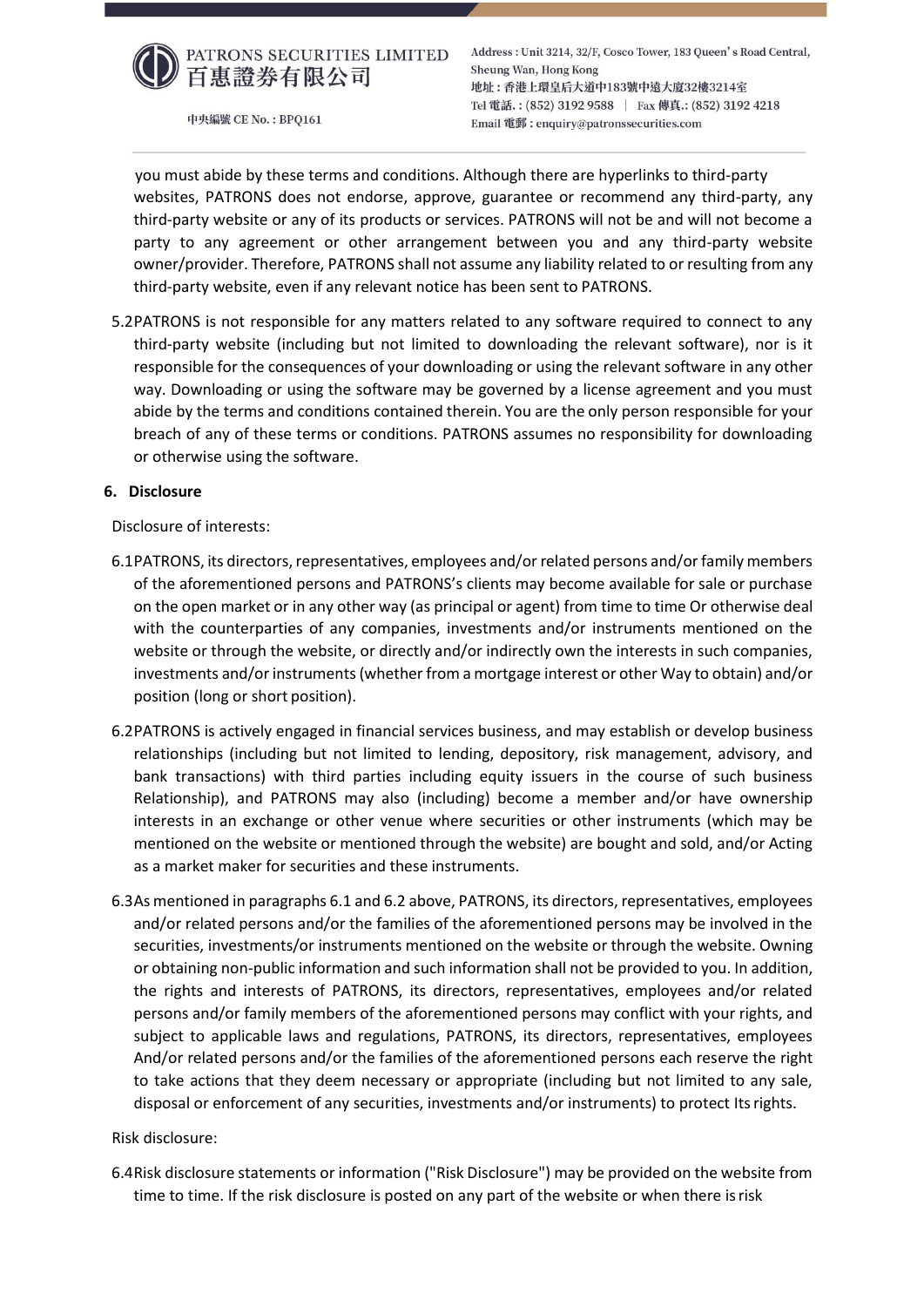

Address: Unit 3214, 32/F, Cosco Tower, 183 Queen's Road Central, Sheung Wan, Hong Kong 地址:香港上環皇后大道中183號中遠大廈32樓3214室 Tel 電話.: (852) 3192 9588 | Fax 傳真.: (852) 3192 4218 Email 電郵: enquiry@patronssecurities.com

disclosure on the website, you enter or use or continue to enter or use any part of the website; that is, you will be deemed to have read, understood and accepted the risk disclosure the stated terms and risks.

# **7. Privacy**

7.1You agree to the terms contained in the operational statement regarding the Personal Data (Privacy) Ordinance.

# **8. Indemnity**

You should indemnify PATRONS when asked for or in relation to your entry and/or use of the website (or any part of it) and/or information (or any part of it) and/or PATRONS relied on and/or treated it as a basis for action Any information, data, messages or communications from or alleged to be from you, or your violation of any provision of this disclaimer and terms of use, which results in all liabilities, claims, costs, expenses, and expenses that PATRONS reasonably suffer or incur directly or indirectly Damage (regardless of nature) and ensure that PATRONS is protected from loss.

# **9. Simplified Chinese**

Patrons Securities Co., Ltd. provides a text conversion software ("software" for short) on this website. PATRONS allows users to use software to convert the content of this website from the traditional Chinese version to the simplified Chinese version. PATRONS will not assume legal or other responsibilities to users for the defects or deficiencies of the software, and will not guarantee them; without prejudice to the aforementioned generality, PATRONS will not apply the software for a certain purpose. Any statement or guarantee is made on the accuracy, reliability, usability, accessibility, or completeness of the software, whether express or implied or legal or non-statutory affirms that it has not approved or endorsed the simplified Chinese version of the website content, and will not accept any liability or legal responsibility for the simplified Chinese version of the website content, no matter what or for any reason. In any case, users should not regard the simplified Chinese version of the website content as equivalent to the traditional Chinese version of the website content. Users should verify the content of the simplified Chinese version of the website based on the traditional Chinese version of the website content. Users should also seek independent legal opinions at their own expense to understand the legal status, validity and effect of the content before relying on the simplified Chinese version of the website content or taking actions based on the content. If you send the simplified Chinese version of this website to a third party, you promise to send this "Disclaimer" to the third party at the same time and ensure that the third party browses the simplified Chinese version of this website Before the content, accept the entire content of this "Disclaimer". If there is any discrepancy between the Chinese and English versions of this "Disclaimer", the English version shall prevail.

# **10. General**

- 10.1 PATRONS may exercise its absolute discretion at any time and from time to time without notice to make any amendments to this disclaimer and terms of use, and the revised version of this disclaimer and terms of use will take effect immediately after it is posted on thewebsite.
- 10.2 Each clause of this disclaimer and terms of use can be divided and distinguished from other clauses. If any provision of this disclaimer and terms of use is or becomes illegal, invalid or unenforceable in any jurisdiction at any time, the legality of the remaining provisions of this